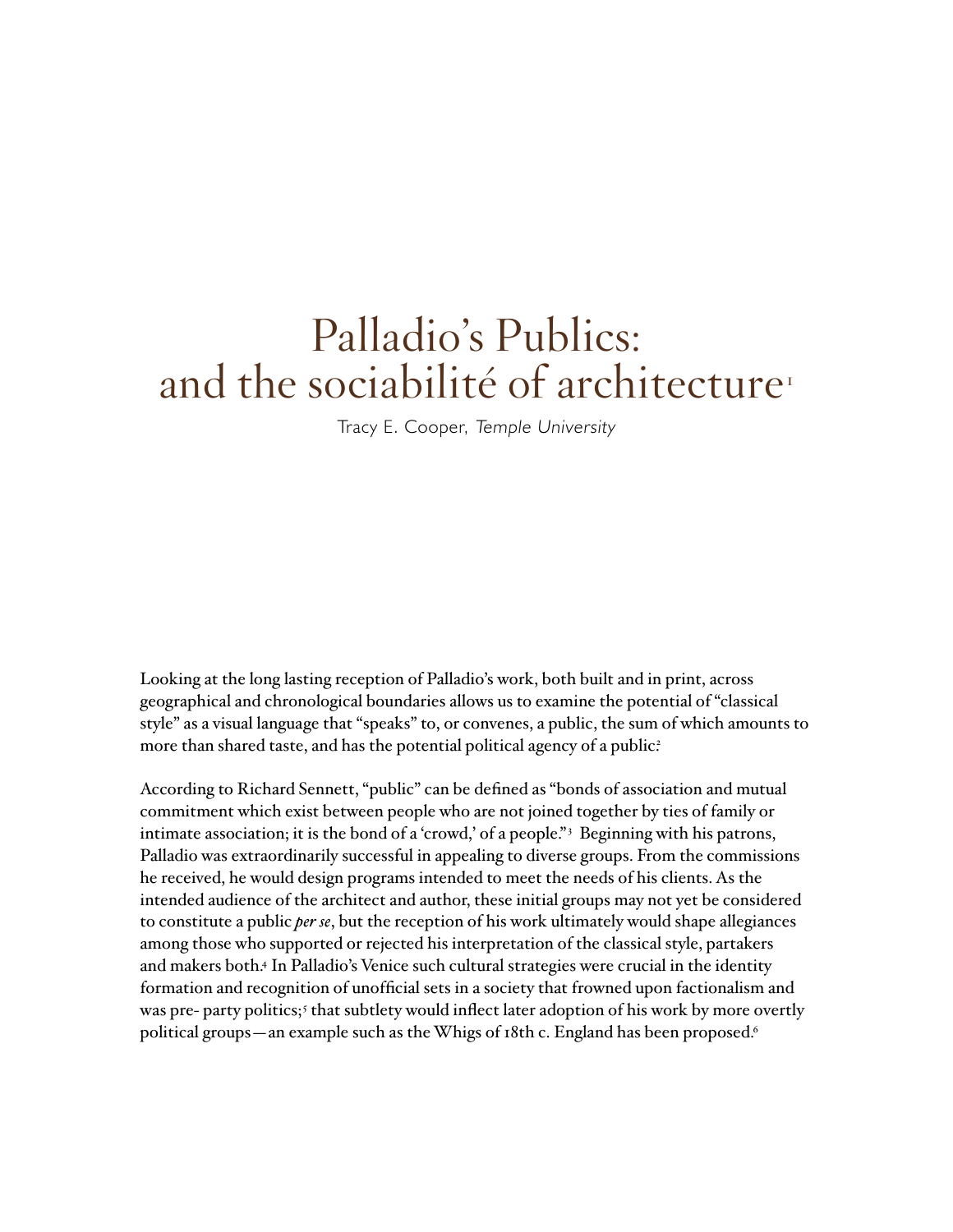Perceptions of the transience of textual signification from author to reader have been evocatively framed by Roger Chartier quoting Michel de Certeau's *The Practice of Everyday Life*: "Far from being writers—founders of their own place, heirs to the peasants of earlier ages now working on the soil of language, diggers of wells and builders of houses—readers are voyagers: they move across lands belonging to someone else, like nomads poaching their way across fields they did not write."<sup>7</sup> This distinction, between originator and object, object and user, reflects the dynamic character of the object—in this case books—even their malleability. The protean vehicle of the book would ensure the adaptability of Palladio's architecture and ideas in the transformation of text and image in order to shape and serve new desires and functions.

Palladio's *I quattro libri di architettura* (first published Venice 1570) is the critical element in the longevity and widespread transmission of his program for classical architecture: print provided a mobility and reach that extended far beyond its originating culture—both in place and time.<sup>8</sup> But what is it about Palladio's treatise and architectural monuments, theory and practice, that gained him such currency and elevated the impact of his ideas and work even beyond the norm as it traveled to British shores? As Colen Campbell in his 1715 *Vitruvius Britannicus* would claim: "But above all, the great Palladio, who has exceeded all that were gone before him, and surpass'd his Contemporaries, whose ingenious Labours will eclipse many, and rival most of the Ancients. And indeed this excellent Architect seems to have arrived at a *Ne plus ultra* of his Art."9

It is both in the adaptability of Palladio's design process, largely communicated through print, and in the particular character of the man himself—elusive as it may be—that some of the answers are to be found. Furthermore, it is that the social range of publics he was able to address in his works, forming and reflecting the expectations of new audiences, is directly reflected in their agency. Indeed, Palladio's works are still generating publics today as the celebrations of his 500th birthday attest.

It is useful to apply ideas associated with the cultural history of the book, such as those of Roger Chartier, to this task of understanding the impact and longevity of his work.<sup>10</sup> Book history is concerned with process: the dynamics of author-text-book-reader—'image' is another key variable. Palladio's treatise provides ideal fodder for a history of the book, for which it is necessary to consult architectural history, and move beyond textual criticism and bibliography, to incorporate cultural history.<sup>11</sup> The architectural treatise (and other related illustrated works such as anatomical texts, or genres of scientific knowledge) demonstrates how the text/image dichotomy produces different effects depending on which element is fixed, and which is unstable.

In this respect, Andrea Palladio's 16th c. *Quattro libri* can be usefully juxtaposed with some of its 18th c. English translated editions. What was it, for example, about the social space of the original—its "sociabilité"—sociability, to use Roger Chartier's notion—referring to how the circulation of print transforms social interaction—that lent it what Chartier calls "applicability": which is when a certain text lends itself better than others to being inscribed in a cultural matrix not its original destination, and, what does it produce—that is, how does its reception then constitute a new public?<sup>12</sup>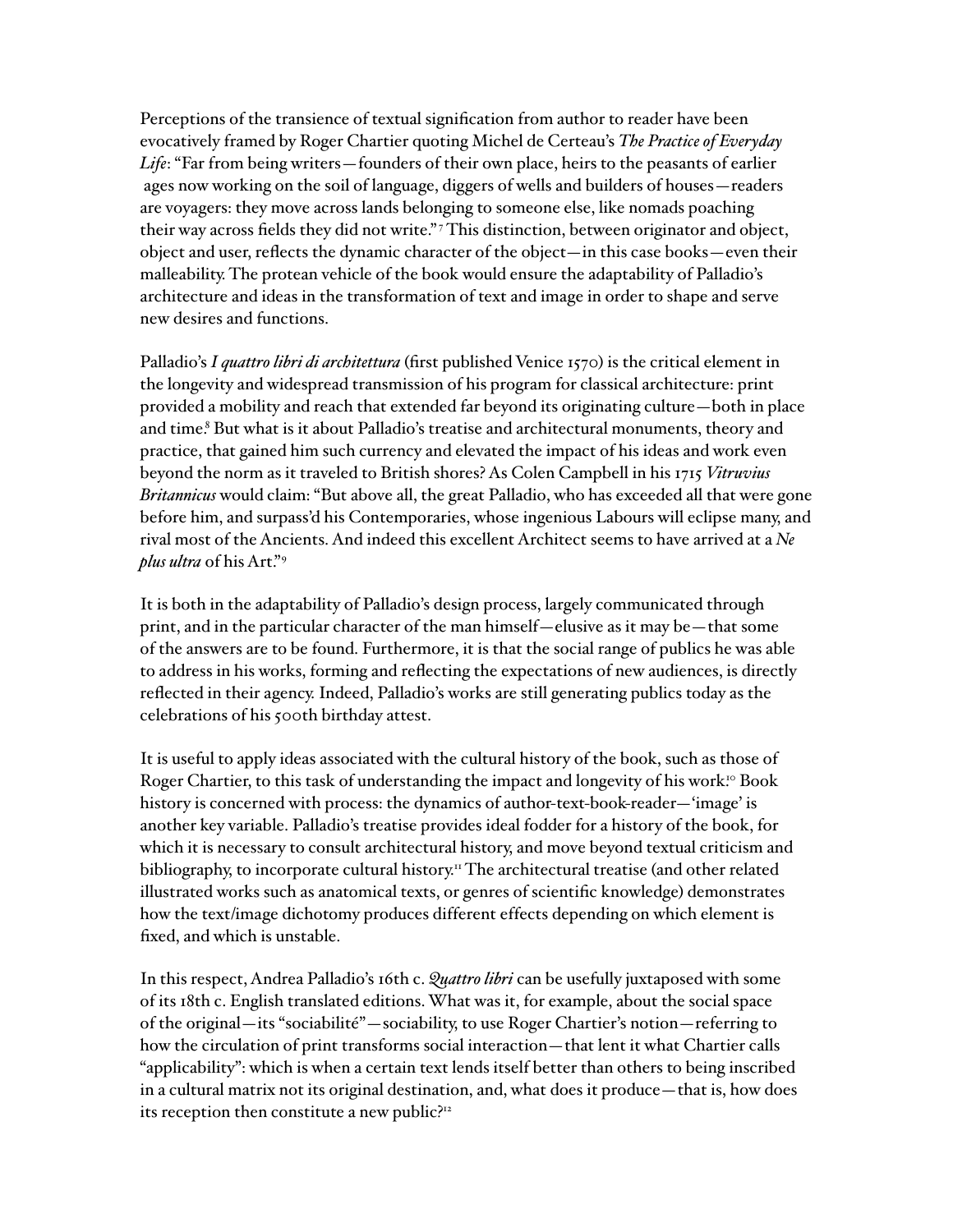Palladio himself argues that it is about visual cognition: "I have devoted, after long hours of immense effort, to organizing the remaining fragments of ancient buildings into a form that will (I hope) delight those interested in antiquities and which devotees of architecture will find extremely useful: in fact, one learns much more rapidly from well-chosen examples, when measuring and observing whole buildings and all their details on a sheet of paper, than one does from written descriptions, when reliable and precise information can only be extracted slowly and with a considerable mental effort by the reader from what he is reading and can only be put into practice with great difficulty."13 He thus identified future publics as "**those interested in antiquities**" and "**devotees of architecture**." These formed the "bonds of association and mutual commitment" (Sennett) that would be constituted by these shared passions.

Multiple translated editions indeed suggest that diverse representations could be constituted out of these practices of production and consumption, reflecting the expectations of new audiences—or publics—or what Stanley Fish calls "interpretive communities."14 In the 17th c. the *Quattro libri* was translated into Spanish, French and English, and into Russian in the 18th c.; the 20th c. saw Swedish, Polish, Romanian, and Czech translations.15 Moreover, we can see this continued in our own time—evidence of a persistent market for Palladio's work: with symposium authors Vaughn Hart and Peter Hicks's translations of Palladio's earliest publications, on the antiquities and churches of Rome; as well as the recent MIT edition of *The Four Books* that now pairs a modern English translation by Robert Tavernor and Richard Schofield (1997) with reproductions of the woodcut images from the 1570 *Quattro libri*, in an approximation of their original visual impression.<sup>16</sup>



Fig. 1, http://www.rarebookroom.org/Control/pldarc/index.html?page=138

Merely considered on a graphic level, leaving aside issues of the relation of translated text to image and page layout to represented work, the effects of these different reproductive techniques both produce and reflect diverse aesthetics. The firm incisions of the woodcuts stand in contrast to the late baroque reworked and "improved" images of Giacomo (James) Leoni's translation (in four volumes published between 1715-20) or the later refined neo-Classical flavor of the popular 1738 Isaac Ware engravings, the last time a translation in English had been undertaken—at the height

of neo-Palladianism (available since 1965 in a Dover edition<sup>17</sup>). You can see this by comparing representations of the famed Tempietto by Roman Renaissance architect Donato Bramante, the only "modern" to be so honored by Palladio, in the various editions to the 1570 original (Figure 1). The perception of such differences was significant, as Isaac Ware in his edition directly criticized the earlier Giacomo Leoni edition, claiming as a virtue that his was truer to Palladio, a consideration highly relevant to the public for his work, notably Richard Boyle, Lord Burlington, and his circle.<sup>18</sup>

 The visual strategies of the Palladio and Ware editions differ greatly even beyond the effects of the original medium of woodcut to that of the later engraving, as seen in a comparison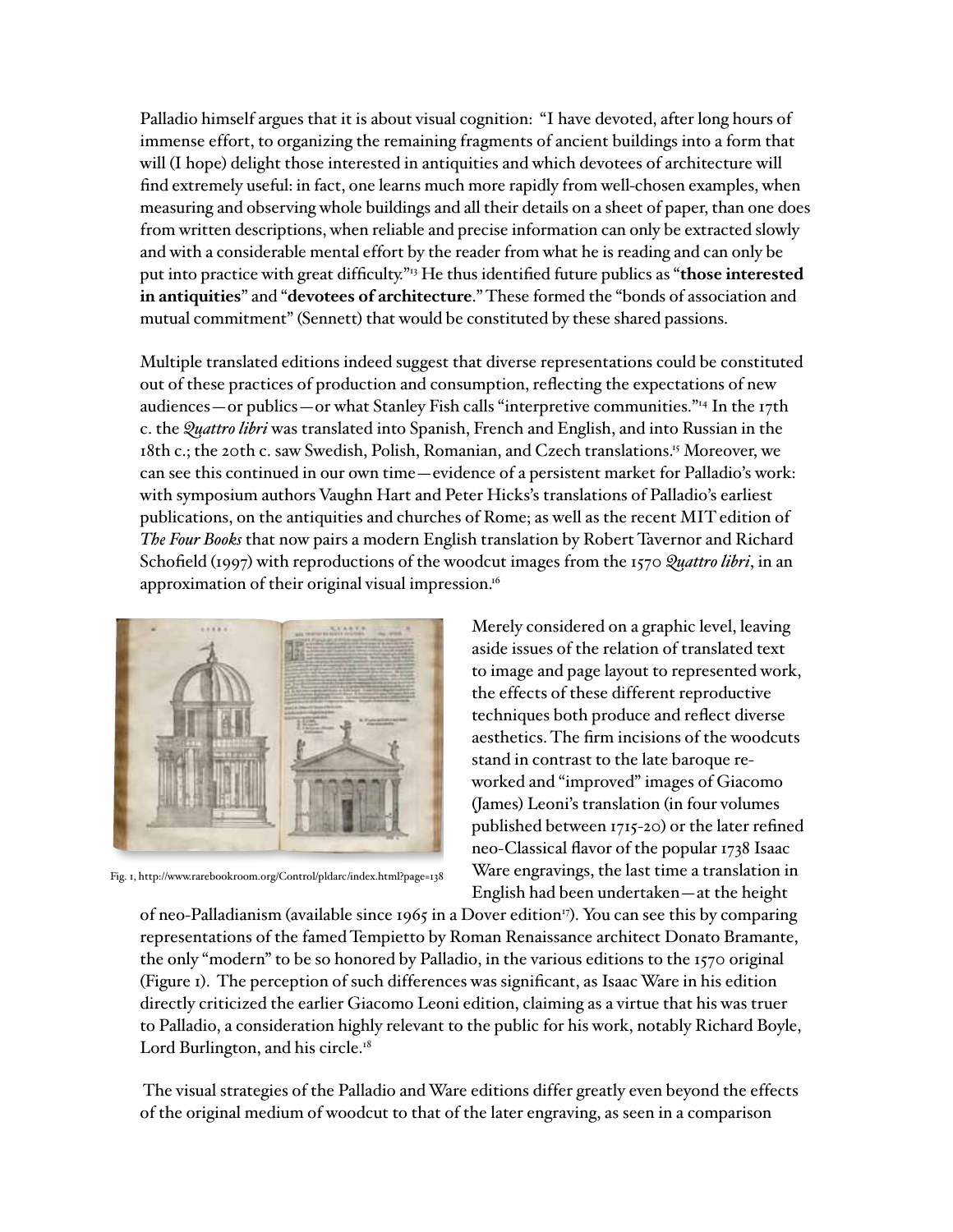of the plates, particularly when individual copies are examined—and these are what would constitute public perception, not the imagined consistency of an edition, but object by object, whether original or translated edition. For example, the desire to retain the accuracy of the original, so critical to Ware's procedure and intellectual rationale, led him to use Palladio's images as a literal guide, traced on the engraving plates, and ironically this meant the images ended up reversed in the process.



Fig. 2, http://www.rarebookroom.org/Control/pldarc/index.html?page=7

As noted, this in turn led to the inevitable disruption of the pictorial sequence, not to mention affecting visual understanding of the actual buildings if known—or imagined only through the printed page. Another wild-card factor was the book's production while assembling the folios and gathers to be bound into signatures, whether in original or subsequent editions or translated editions. A good test case for the sequential perception of a building is the Pantheon. In the 1570 first edition of *I quattro libri*, Book IV, chapter 20, Palladio devoted a high number of illustrations (ten) to (as he put it) the most celebrated

temple in Rome (pp. 73-84). Careful attention had been paid to the layout and order of the designs and their relation to each other. The accidental nature of the object, subject to the physical manipulation of mechanical and human processes, however, intervened to confound expectations of author-reader-viewer, as in a variant copy in quarto of the 1570 *I quattro libri* from the Rosenwald Collection in the Rare Book Room of the Library of Congress (available as an Octavo digital edition) (Figure 2). In this volume a bifolio (four-page signature) was misbound upside down, rotated 180° counter-clockwise, putting four plates out of order (pp. 83-86), two of which belong to the Pantheon series (pp. 83-84).<sup>19</sup>



Fig. 3, http://www.rarebookroom.org/Control/pldarc/index.html?page=141

The text of the Pantheon begins on page 73 on the right-hand (recto) side of a double-page spread (Figure 3); the text continues on page 74, and the first illustration is on the recto of the spread opposite (p. 75) showing the plan of the Pantheon (Figure 4); this is followed by a double-page spread (pp. 76-77) with two interpretations of the elevation—external façade and portico façade (Figure 5); next then is a double-page spread (pp. 78-[79]) with two folios showing respectively the exterior and section of the portico from the side (Figure 6); this in turn is followed by a double-page spread (pp. [80]-81) with a folio including details of

the ornament of the portico facing one of the elevation of the interior (Figure 7); then what should be another a double-page spread of related images—one folio a detail of a tabernacle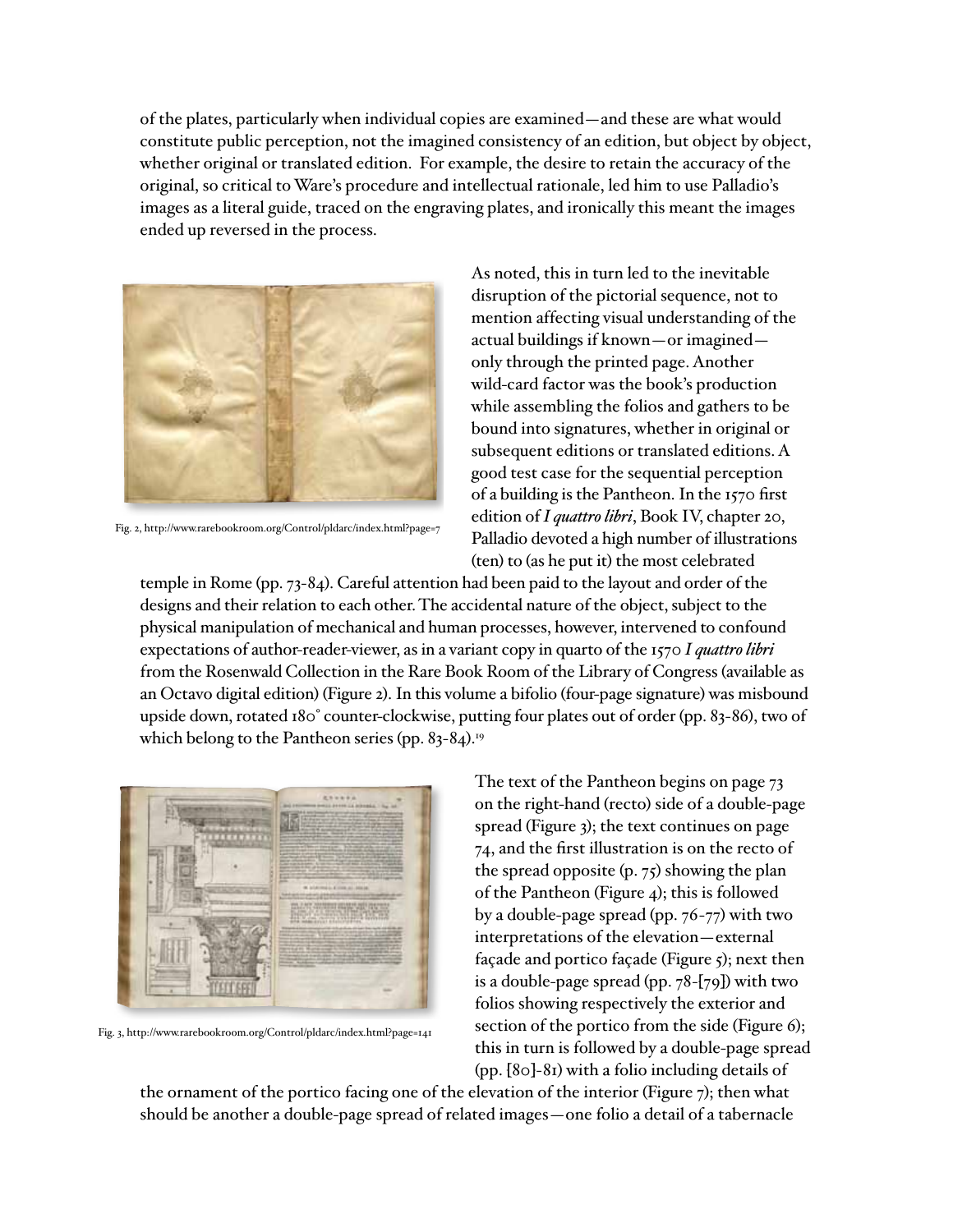

Fig. 4, http://www.rarebookroom.org/Control/pldarc/index.html?page=142 Fig. 5, http://www.rarebookroom.org/Control/pldarc/index.html?page=143





Fig. 6, http://www.rarebookroom.org/Control/pldarc/index.html?page=144 Fig. 7, http://www.rarebookroom.org/Control/pldarc/index.html?page=145



bay (p. [82]), and one of the order of the columns (p. 83)—is interrupted by the misbound bifolio in the signature turned upside down which upsets the sequence, interpolating another monument (the upside down so-called "Temple of Bacchus" partial text and elevation) on the folio facing page [82], and which is actually page 86 (Figure 8); and so on the following pages 85-[84], in place of what should be the concluding image of the Pantheon (a folio with the order of the tabernacle on page [84]), is instead the out-of-order opening of capitolo 21 (the upside down initial text and plan of the "Temple of Bacchus" on p. 85) (Figure 9); this is followed by pages [83]-87 (Figure 10), in which the correct orientation of folios is resumed on the latter. Perhaps surprisingly, the necessity of rotating the volume and figuring out the images associated with the legends (given that several of the pages are not numbered) has the effect of further concentrating the viewer's attention on the individual plates, although the "filmic" sequence, and visual presentation of pairs of images, have been altered.

Regardless of this interesting variant copy, it had been intended that in the 1570 edition, the folio (recto and verso) with the beginning of the text on the Pantheon would immediately precede its first illustration: the plan. Four double-page spreads of illustration then followed, and the final woodcut verso illustration effectively bookended the section. To achieve similar visual effects in a translation, the problem of parity from Italian to English text affecting the size of the text block would need to be considered, but the Ware translation, ironically despite claims to fidelity in its illustrations, rather decisively disrupts the original text-image relationship.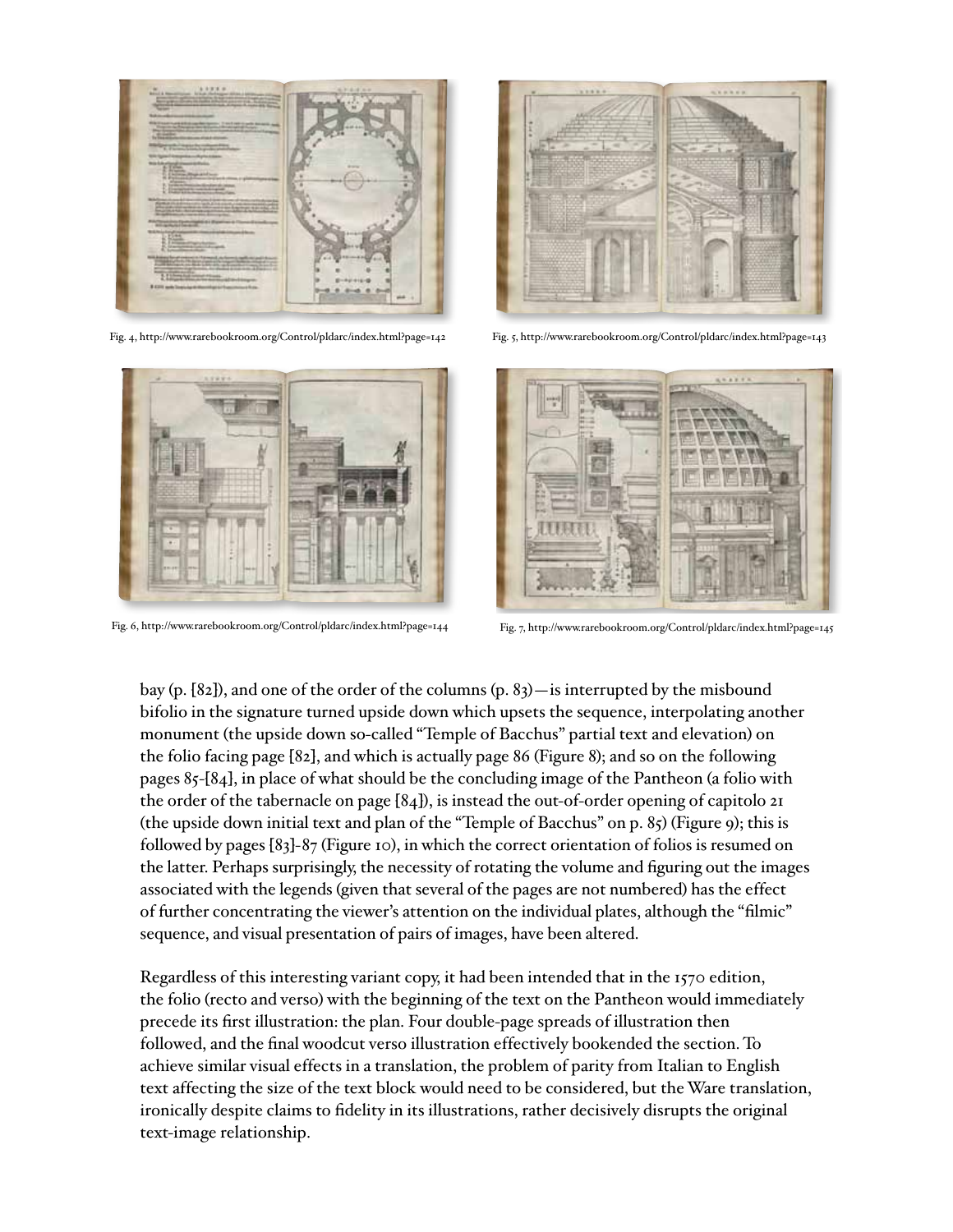

Fig. 8, http://www.rarebookroom.org/Control/pldarc/index.html?page=146



Fig. 9, http://www.rarebookroom.org/Control/pldarc/index.html?page=147 Fig. 10, http://www.rarebookroom.org/Control/pldarc/index.html?page=148



In addition to the reversal of images mentioned above as a result of his exacting process, the order of the sequence of images and double-page spread relationships was abandoned. In the Ware edition, between the text on the Pantheon and its first image, the plan, were included the remaining images from the previous temple that had been discussed; after that the first double-page spread on the Pantheon appeared—although reversed; this was followed by only one of the images of the side view; then more text; then another of the views from the side; then another double-page spread, also reversed; finally, a sequence of double-page spreads ensued including other temples, sufficient to note that the visual impression was quite changed.20 To look at an example more closely: the Rosenwald 1570 *I quattro libri* spread on pp. [80]-81 including details of the ornament of the portico facing one of the elevation of the interior (Figure 7), and the same images reversed on their bifolio in the Ware 1738 edition (pls. LVI-LVII), produces a very different experience of reading, as the direction of the images is turned outwards towards the edges of the pages, rather than inward to the fold as in the original. This in turn changes succeeding and following visual relationships, how the mind mentally constructs the image from the elements presented on the page. To consider another bifolio in the 1570 edition, the external façade and portico façade (Figure 5) relate to each other like portraits, so their reversal in the Ware edition (pls. LII-LIII) is something like a strained couple staring in opposite directions.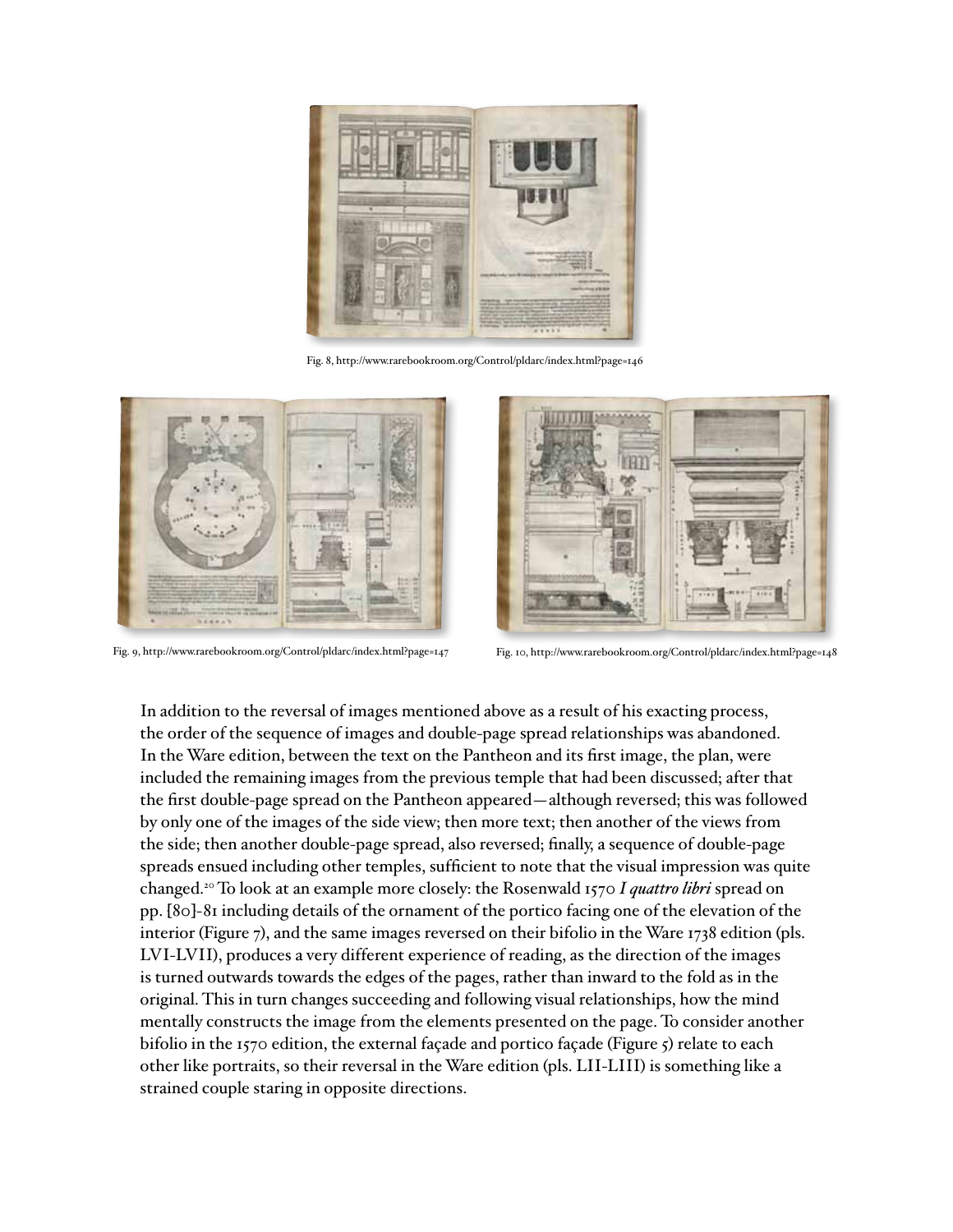Roger Chartier reminds us that: "authors…write texts which become objects," quoting Roger Stoddard's assertion: "Whatsoever they may do, authors do not write books. Books are not written at all. They are manufactured."<sup>21</sup> A facet of the book trade that testifies to the instability of the object is that not only a producer but a public could conceivably construct their own, something that authors desired to control and producers tried to predict and adapt to. One type of evidence for the latter in the case of Palladio (and others as well) is the frequent publication of only a single book from the four, as was the case for its very first appearance subsequent to the first edition: this was a translation of Book One on the orders into Latin published in Bordeaux in 1580.<sup>22</sup> The investigation of booksellers and their practices supposes responses to a buying public, and one imagines the Libreria Perin in Vicenza not only eager to provide an expensive luxury binding for their Palladio *folio*, but happy to oblige their customer by modifying the object in other ways; in an inventory of this bookseller a preponderance of the architectural titles were unbound (including an Alberti and Serlio in *quarto*), testifying to the materiality of cinquecento Italian book production.<sup>23</sup>

The appendage of other works to *I quattro libri* is another practice that testifies to a public taste that shaped the production of the object. For Palladio it would most often be his early work on the antiquities of Rome (a work with an astonishing afterlife to its original 1554 publication, which was endlessly reproduced in the ever popular pilgrim's guidebooks to Rome as Vaughn Hart and Peter Hicks have illustrated in the article accompanying this symposium). Such transformations would be especially acute with the act of translation.

The social practices inscribed in the *Four Books of Architecture* also influenced its adoption as they communicated a new model for interaction: Palladio aligned social status, "qualità," and spatial design, "compartimento."<sup>24</sup> But it was Palladio's commitment to educating his audience—nobility and worker alike—that made him an enduring bestseller with the *Four Books of Architecture*. Typically, for contemporary literature on Palladio, most writers continue to focus on his domestic architecture, notably his justly admired villas on the *terra ferma*: whose measurements confirm an amazing precision on the part of Palladio, achieved with his largely unlettered workforce, a tribute to both his design methods and the education of his workers. This suggests the formation of his publics came through identity construction in the private sphere along with the means to actualize it and thus participated in shaping the shared phenomenon of Palladianism in a public sphere.

In conclusion, for all that we know about Palladio, his actual image remains elusive. Contemporaries praised his amiability, that he brought pleasure to his patrons, and to his workmen alike. However, it is in Palladio's intellectual legacy that a true portrait of the architect emerges, a conscious construction of identity—of myth-making—as he staked a claim for the basis of architecture as a science, founded on classical principles, proposed to assume the role of the expert, set up new patterns of collaboration with his patrons, and defined the status of an emerging profession in the conservative environment of the Venetian republic.

This may be where the *sociabilité* of Palladio's project would have its greatest effect. The social range of publics able to be successfully created through the medium of his buildings, his books, and its successors over time seems as well to support Roger Chartier's main argument for object agency against an a *priori* assumption of class.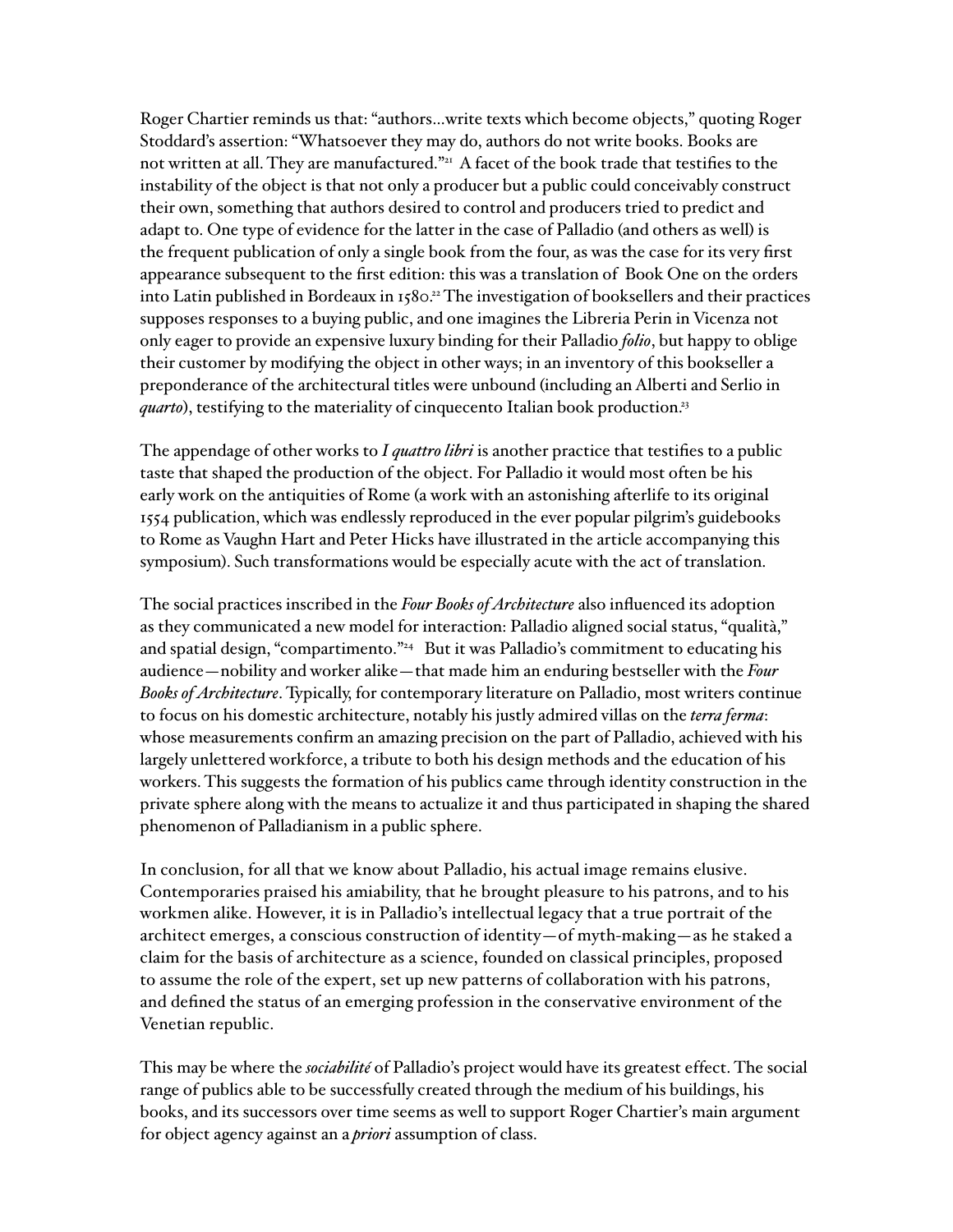The theoretical model of the public is one of agency as against the passivity of the construct of an audience, and in this the book medium was remarkably productive in assisting the construction of a new Palladio for new times and places.

## **Endnotes**

- 1 I would like to extend my appreciation to the the co-curators of the splendid Homewood exhibition and to the organizers and supporters of this symposium for the invitation to participate, in particular, Judith Proffitt, for her generous assistance.
- 2 An earlier version of this paper was first given in the Printing and its Publics in Early Modern Italy Conference held at Villa Spelman, Florence, Italy, in May 2007, under the aegis of the Making Publics (MaPs) project at the kind invitation of Bronwen Wilson. I have continued to develop the theme and would like to thank Christy Anderson and the graduate students at the University of Toronto, T. Barton Thurber and the Hood Museum of Dartmouth College, and the Southern California chapter of the Institute of Classical Architecture & Classical America.
- 3 Richard Sennett, *The Fall of Public Man* (1974), New York: W. W. Norton & Company, 1992, 3, which I use as a formulation that succeeds the influential work of Juergen Habermas in *The Structural Transformation of the Public Sphere: an Inquiry into a Category of Bourgeois Society* (1962), trans. Thomas Burger with Frederick Lawrence, Cambridge, Mass.: MIT Press, 1989.
- 4 For the conceptual emphasis on "partakers and makers" as a form of agency, see the introduction by the editors of the forthcoming book, Bronwen Wilson and Paul Yachnin, *Making Publics in Early Modern Europe: People, Things, Forms of Knowledge*, New York: Routledge, 2009.
- 5 This is a major theme in Tracy Cooper, *Palladio's Venice: Architecture and Society in a Renaissance Republic*, New Haven and London: Yale University Press, 2005, see 27-48 for an introduction.
- 6 For example, Robert Tavernor, *Palladio and Palladianism*, New York: Thames and Hudson, 1991, 152-53.
- 7 Roger Chartier, "Labourers and Voyagers: From the Text to the Reader," *Diacritics* 22 (1992): 49-61, rprt. in *The Book History Reader*, ed. David Finkelstein and Alistair McCleery, New York: Routledge, 2002, 47-58, see p. 47, quoting Michel de Certeau, *The Practice of Everyday Life* (1980), trans. Steven Rendall, Berkeley: University of California Press, 1984, 170-71.
- 8 Cooper, *Palladio's Venice*, 10-24, for further history and scholarship; as well see the recent Pierre de la Ruffinière Du Prey, *Palladio in Print*, Kingston, Ont.: Allan Graphics Ltd., 2008; and the catalogs accompanying the 2008-2009 exhibitions in Vicenza and London.
- 9 Colen Campbell, "The Introduction," *Vitruvius Britannicus: the classic of eighteenth-century British architecture*, Mineola, NY.: Dover Publications, 2007, 1.
- 10 As in Chartier, "Labourers"; see also his *The Cultural Uses of Print in Early Modern France*, trans. Lydia Cochrane, Princeton: Princeton University Press, 1987; idem, *Cultural History: Between Practices and Representations*, trans. Lydia Cochrane, Ithaca, N.Y.: Cornell University Press, 1988; idem, *The Order of Books: Readers, Authors, and Libraries in Europe from the Fourteenth to Eighteenth Centuries*, trans. Lydia Cochrane, Stanford: Stanford University Press, 1994; idem, *Forms and Meanings:*